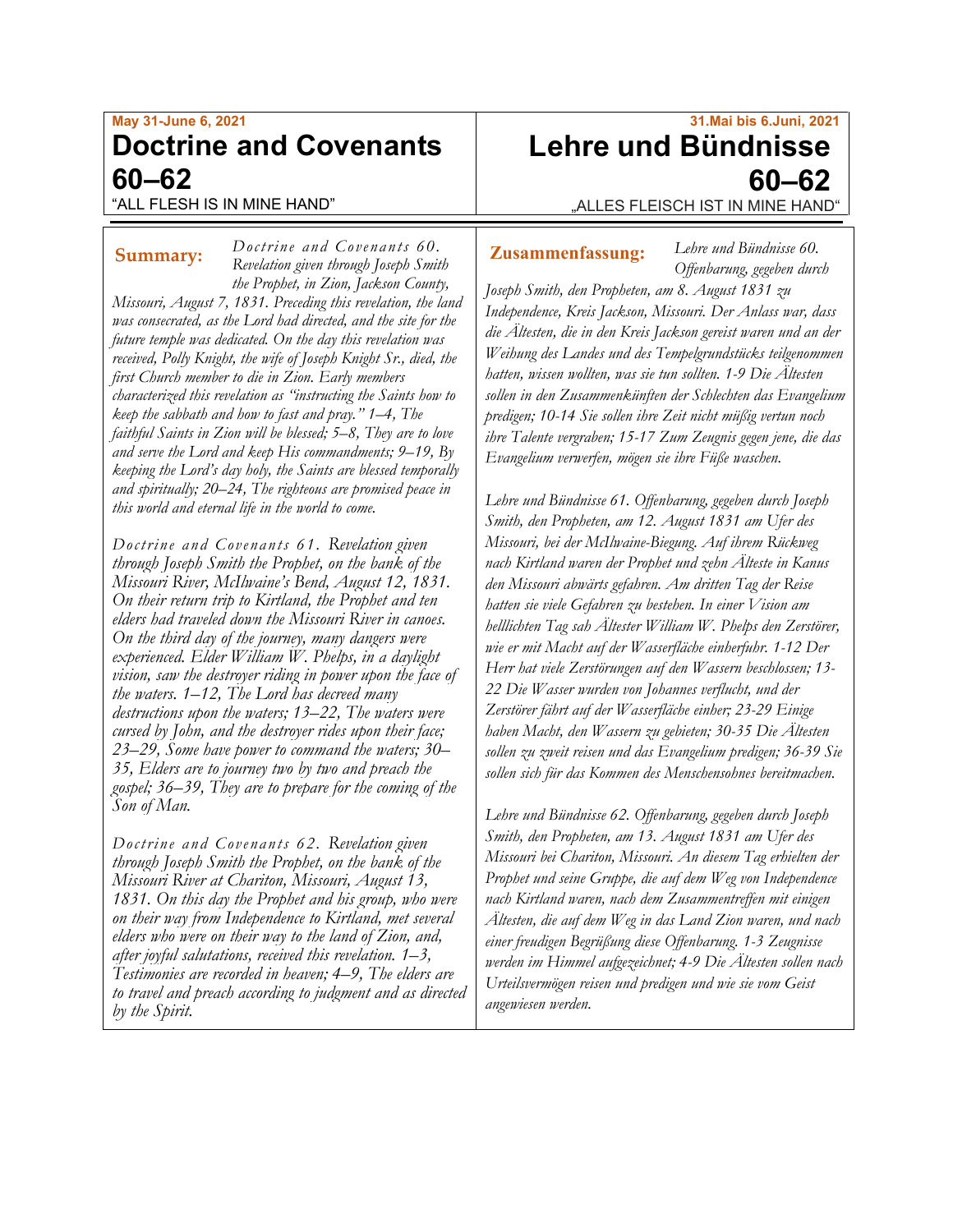**Supplemental Supplemental Jewish and Holy Land Holy Land Insights InsightsJewish and** 

**How significant are dedications of buildings and lands?** One purpose of dedications of places

and buildings was to provide a place where worthy Church members could receive spiritual power, authority, and enlightenment as instructed by the Lord. The Kirtland Temple was dedicated on March 27, 1836, by the Prophet Joseph Smith, by revelation. **(Doctrine and Covenants 109–110)** One of the original members of the Quorum of the Twelve, Elder Orson Hyde (1805-1878) said, "Joseph Smith (1805-1844), a prophet and servant of the Most High God, did predict upon my head, that I should yet go to the city of Jerusalem, and be a watchman unto the house of Israel, and perform a work there which would greatly facilitate the gathering together of that people." **(History of the Church 4:375[, O](http://churchhistorycatalog.lds.org/primo_library/libweb/action/search.do?fn=search&ct=search&initialSearch=true&mode=Basic&tab=chl&indx=1&dum=true&srt=rank&vid=CHL_STAFF&frbg=&tb=t&vl%28freeText0%29=a+voice+from+jerusalem&scp.scps=scope%3A%28ALEPH-CAX%29%2Cscope%3A%28ARCHIVES%29%2Cscope%3A%28LIBRARY%29%2Cscope%3A%28ALEPH-JHX%29%2Cscope%3A%28EAD%29%2Cscope%3A%28ALEPH-CPX%29&vl%2829692851UI1%29=all_items&vl%281UIStartWith0%29=contains)rson Hyde, "A voice from Jerusalem, or a sketch of the travels and ministry of Elder Orson Hyde, p III)**

#### **How was the dedication of the Holy Land announced?**

At the April 1840 General Conference of the Church in Nauvoo, Illinois, Joseph Smith called Elders Orson Hyde (1805-1878), and John E. Page (1879-1867), members of the Quorum of the Twelve Apostles, to cross the oceans and dedicate the land of Palestine for the gathering of the children of Abraham. Hyde wrote of his high eagerness to complete his calling in that land. "I find that almost a universal anxiety prevails respecting the return of the Jews. The waters are troubled because the Angel has descended. My heart leaps for joy at the prospect of seeing that land, and there fulfilling my mission." **(Marilyn Rona, Steven Baldridge***, Grafting In, a History of the Latterday Saints in the Holy Land,* **Church History Library, Salt Lake City, Joseph Smith,** *History of the Church***, 4:454-459, [O](http://churchhistorycatalog.lds.org/primo_library/libweb/action/search.do?fn=search&ct=search&initialSearch=true&mode=Basic&tab=chl&indx=1&dum=true&srt=rank&vid=CHL_STAFF&frbg=&tb=t&vl%28freeText0%29=a+voice+from+jerusalem&scp.scps=scope%3A%28ALEPH-CAX%29%2Cscope%3A%28ARCHIVES%29%2Cscope%3A%28LIBRARY%29%2Cscope%3A%28ALEPH-JHX%29%2Cscope%3A%28EAD%29%2Cscope%3A%28ALEPH-CPX%29&vl%2829692851UI1%29=all_items&vl%281UIStartWith0%29=contains)rson Hyde, "A voice from Jerusalem, or a sketch of the travels and**

## **Ergänzende Jüdische und Heilige Land Einsichte**

**Wie wichtig sind die Einweihungen von Gebäuden und Grundstücken?** Ein Zweck der Widmung

von Orten und Gebäuden bestand darin, einen Ort zu schaffen, an dem würdige Mitglieder der Kirche geistliche Kraft, Autorität und Erleuchtung erhalten konnten, wie vom Herrn angewiesen. Der Kirtland-Tempel wurde am 27. März 1836 eingeweiht. vom Propheten Joseph Smith, durch Offenbarung. **(Lehre und Bündnisse 109–110)** Orson Hyde (1805-1878), eines der ursprünglichen Mitglieder des Kollegiums der Zwölf, sagte: "Joseph Smith (1805-1844), ein Prophet und Diener des Höchsten Gottes, tat es Sagen Sie auf meinem Kopf voraus, dass ich noch in die Stadt Jerusalem gehen und ein Wächter des Hauses Israel sein und dort eine Arbeit verrichten soll, die die Zusammenkunft dieses Volkes erheblich erleichtern würde. " **(History of the Church 4: 375, Orson Hyde, "Eine Stimme aus Jerusalem oder eine Skizze der Reisen und des Dienstes von Elder Orson Hyde, S. III)**

## **Wie wurde die Einweihung des Heiligen Landes angekündigt?**

Auf der Generalkonferenz der Kirche im April 1840 in Nauvoo, Illinois, rief Joseph Smith Elders Orson Hyde (1805-1878) und John E. Page (1879-1867), Mitglieder des Kollegiums der Zwölf Apostel, an, um die Ozeane zu überqueren und widme das Land Palästina der Versammlung der Kinder Abrahams. Hyde schrieb von seinem großen Eifer, seine Berufung in diesem Land zu vollenden. "Ich finde, dass fast eine allgemeine Angst vor der Rückkehr der Juden herrscht. Das Wasser ist beunruhigt, weil der Engel herabgestiegen ist. Mein Herz macht einen Sprung vor Freude über die Aussicht, dieses Land zu sehen und dort meine Mission zu erfüllen. " **(Marilyn Rona, Steven Baldridge, Grafting In, eine Geschichte der Heiligen der Letzten Tage im Heiligen Land, Church History Library, Salt Lake City, Joseph Smith, Geschichte der Kirche, 4: 454-459, Orson Hyde, "Eine Stimme aus Jerusalem oder eine**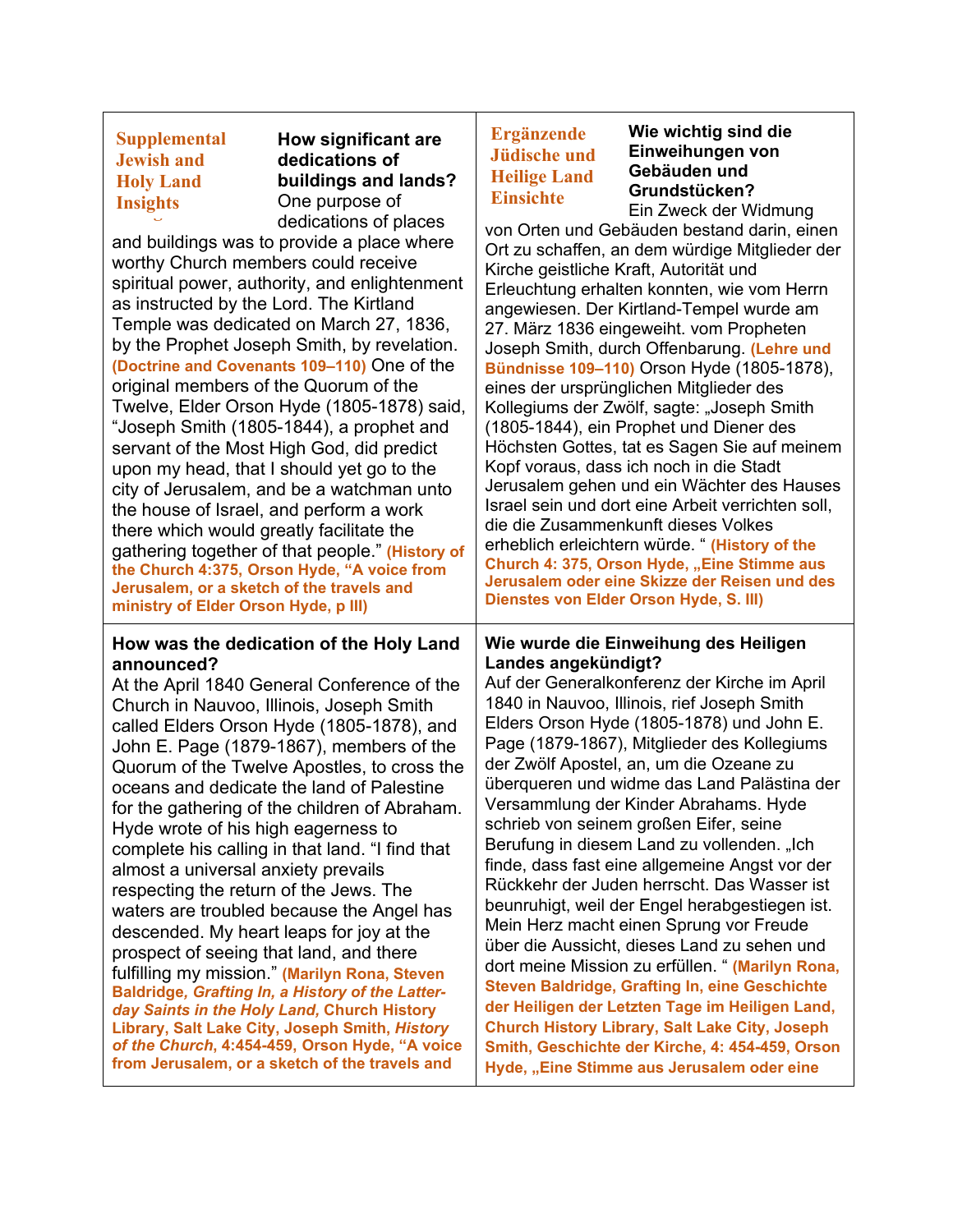| ministry of Elder Orson Hyde, p IV) " Now,                                                                                                                                                                                                                                                                                                                                                                                                                                                                                                                                                                                                                                                                                                                                                                                                                                                                                                                                                                                                                                                                                                                                                                                                                                                                                                  | <b>Skizze der Reisen und des Dienstes von Elder</b>                                                                                                                                                                                                                                                                                                                                                                                                                                                                                                                                                                                                                                                                                                                                                                                                                                                                                                                                                                                                                                                                                                                                                                                                                                                                                                                                                         |
|---------------------------------------------------------------------------------------------------------------------------------------------------------------------------------------------------------------------------------------------------------------------------------------------------------------------------------------------------------------------------------------------------------------------------------------------------------------------------------------------------------------------------------------------------------------------------------------------------------------------------------------------------------------------------------------------------------------------------------------------------------------------------------------------------------------------------------------------------------------------------------------------------------------------------------------------------------------------------------------------------------------------------------------------------------------------------------------------------------------------------------------------------------------------------------------------------------------------------------------------------------------------------------------------------------------------------------------------|-------------------------------------------------------------------------------------------------------------------------------------------------------------------------------------------------------------------------------------------------------------------------------------------------------------------------------------------------------------------------------------------------------------------------------------------------------------------------------------------------------------------------------------------------------------------------------------------------------------------------------------------------------------------------------------------------------------------------------------------------------------------------------------------------------------------------------------------------------------------------------------------------------------------------------------------------------------------------------------------------------------------------------------------------------------------------------------------------------------------------------------------------------------------------------------------------------------------------------------------------------------------------------------------------------------------------------------------------------------------------------------------------------------|
| O Lord! Thy servant has been obedient to                                                                                                                                                                                                                                                                                                                                                                                                                                                                                                                                                                                                                                                                                                                                                                                                                                                                                                                                                                                                                                                                                                                                                                                                                                                                                                    | Orson Hyde, S. IV) " Nun, Herr! Dein Diener                                                                                                                                                                                                                                                                                                                                                                                                                                                                                                                                                                                                                                                                                                                                                                                                                                                                                                                                                                                                                                                                                                                                                                                                                                                                                                                                                                 |
| the heavenly vision which Thou gavest him                                                                                                                                                                                                                                                                                                                                                                                                                                                                                                                                                                                                                                                                                                                                                                                                                                                                                                                                                                                                                                                                                                                                                                                                                                                                                                   | ist der himmlischen Vision gehorsam, die du                                                                                                                                                                                                                                                                                                                                                                                                                                                                                                                                                                                                                                                                                                                                                                                                                                                                                                                                                                                                                                                                                                                                                                                                                                                                                                                                                                 |
| in his native land; and under the shadow of                                                                                                                                                                                                                                                                                                                                                                                                                                                                                                                                                                                                                                                                                                                                                                                                                                                                                                                                                                                                                                                                                                                                                                                                                                                                                                 | ihm in seiner Heimat gegeben hast. und im                                                                                                                                                                                                                                                                                                                                                                                                                                                                                                                                                                                                                                                                                                                                                                                                                                                                                                                                                                                                                                                                                                                                                                                                                                                                                                                                                                   |
| Thine outstretched arm, he has safely                                                                                                                                                                                                                                                                                                                                                                                                                                                                                                                                                                                                                                                                                                                                                                                                                                                                                                                                                                                                                                                                                                                                                                                                                                                                                                       | Schatten deines ausgestreckten Armes ist er                                                                                                                                                                                                                                                                                                                                                                                                                                                                                                                                                                                                                                                                                                                                                                                                                                                                                                                                                                                                                                                                                                                                                                                                                                                                                                                                                                 |
| arrived in this place to dedicate and                                                                                                                                                                                                                                                                                                                                                                                                                                                                                                                                                                                                                                                                                                                                                                                                                                                                                                                                                                                                                                                                                                                                                                                                                                                                                                       | sicher an diesem Ort angekommen, um dir                                                                                                                                                                                                                                                                                                                                                                                                                                                                                                                                                                                                                                                                                                                                                                                                                                                                                                                                                                                                                                                                                                                                                                                                                                                                                                                                                                     |
| consecrate this land unto Thee, for the                                                                                                                                                                                                                                                                                                                                                                                                                                                                                                                                                                                                                                                                                                                                                                                                                                                                                                                                                                                                                                                                                                                                                                                                                                                                                                     | dieses Land zu weihen und zu weihen, um die                                                                                                                                                                                                                                                                                                                                                                                                                                                                                                                                                                                                                                                                                                                                                                                                                                                                                                                                                                                                                                                                                                                                                                                                                                                                                                                                                                 |
| gathering together of Judah's scattered                                                                                                                                                                                                                                                                                                                                                                                                                                                                                                                                                                                                                                                                                                                                                                                                                                                                                                                                                                                                                                                                                                                                                                                                                                                                                                     | zerstreuten Überreste Judas nach den                                                                                                                                                                                                                                                                                                                                                                                                                                                                                                                                                                                                                                                                                                                                                                                                                                                                                                                                                                                                                                                                                                                                                                                                                                                                                                                                                                        |
| remnants, according to the predictions of the                                                                                                                                                                                                                                                                                                                                                                                                                                                                                                                                                                                                                                                                                                                                                                                                                                                                                                                                                                                                                                                                                                                                                                                                                                                                                               | Vorhersagen der heiligen Propheten zu                                                                                                                                                                                                                                                                                                                                                                                                                                                                                                                                                                                                                                                                                                                                                                                                                                                                                                                                                                                                                                                                                                                                                                                                                                                                                                                                                                       |
| holy Prophets–for the building up of                                                                                                                                                                                                                                                                                                                                                                                                                                                                                                                                                                                                                                                                                                                                                                                                                                                                                                                                                                                                                                                                                                                                                                                                                                                                                                        | sammeln - um Jerusalem wieder aufzubauen                                                                                                                                                                                                                                                                                                                                                                                                                                                                                                                                                                                                                                                                                                                                                                                                                                                                                                                                                                                                                                                                                                                                                                                                                                                                                                                                                                    |
| Jerusalem again after it has been trodden                                                                                                                                                                                                                                                                                                                                                                                                                                                                                                                                                                                                                                                                                                                                                                                                                                                                                                                                                                                                                                                                                                                                                                                                                                                                                                   | nachdem es so lange von den Heiden                                                                                                                                                                                                                                                                                                                                                                                                                                                                                                                                                                                                                                                                                                                                                                                                                                                                                                                                                                                                                                                                                                                                                                                                                                                                                                                                                                          |
| down by the Gentiles so long, and for                                                                                                                                                                                                                                                                                                                                                                                                                                                                                                                                                                                                                                                                                                                                                                                                                                                                                                                                                                                                                                                                                                                                                                                                                                                                                                       | niedergetreten wurde und um einen Tempel zu                                                                                                                                                                                                                                                                                                                                                                                                                                                                                                                                                                                                                                                                                                                                                                                                                                                                                                                                                                                                                                                                                                                                                                                                                                                                                                                                                                 |
| rearing a Temple in honor of Thy name                                                                                                                                                                                                                                                                                                                                                                                                                                                                                                                                                                                                                                                                                                                                                                                                                                                                                                                                                                                                                                                                                                                                                                                                                                                                                                       | Ehren deines Namens zu errichten (Joseph                                                                                                                                                                                                                                                                                                                                                                                                                                                                                                                                                                                                                                                                                                                                                                                                                                                                                                                                                                                                                                                                                                                                                                                                                                                                                                                                                                    |
| (Joseph fielding Smith, History of the Church,                                                                                                                                                                                                                                                                                                                                                                                                                                                                                                                                                                                                                                                                                                                                                                                                                                                                                                                                                                                                                                                                                                                                                                                                                                                                                              | Fielding Smith, Geschichte der Kirche, Band 4,                                                                                                                                                                                                                                                                                                                                                                                                                                                                                                                                                                                                                                                                                                                                                                                                                                                                                                                                                                                                                                                                                                                                                                                                                                                                                                                                                              |
| Volume 4, page 454 and essential in Church                                                                                                                                                                                                                                                                                                                                                                                                                                                                                                                                                                                                                                                                                                                                                                                                                                                                                                                                                                                                                                                                                                                                                                                                                                                                                                  | Seite 454 und wesentlich in der                                                                                                                                                                                                                                                                                                                                                                                                                                                                                                                                                                                                                                                                                                                                                                                                                                                                                                                                                                                                                                                                                                                                                                                                                                                                                                                                                                             |
| <b>History, 230 and 235)</b>                                                                                                                                                                                                                                                                                                                                                                                                                                                                                                                                                                                                                                                                                                                                                                                                                                                                                                                                                                                                                                                                                                                                                                                                                                                                                                                | Kirchengeschichte, 230 und 235)                                                                                                                                                                                                                                                                                                                                                                                                                                                                                                                                                                                                                                                                                                                                                                                                                                                                                                                                                                                                                                                                                                                                                                                                                                                                                                                                                                             |
| What other dedications occurred in<br><b>Church History?</b><br>Most major events in scriptural history<br>centered around certain commemorative<br>seasons. The dedication of the Kirtland<br>temple culminated with the remarkable visits<br>of Elijah and Moses at Passover week in<br>1836. The sequel to Passover, the festival of<br>Sukkoth, which happens at the first full moon<br>after the first day of autumn, commemorates<br>among other things, the dedication of<br>Solomon's Temple. In February and March<br>of 1873, Palestine was visited by First<br>Counselor in the First Presidency of the<br>Church, George A. Smith (1817-1875),<br>Apostle and Counselor in the First<br>Presidency of the Church, Lorenzo Snow<br>(1814-1901), Albert Carrington (1813-1889)<br>of the Quorum of the Twelve, Paul A.<br>Schettler (1827-1884) of the Seventy,<br>Feramorz Little (1820-1887), George<br>Dunford (1822-1891), Sisters Eliza R. Snow,<br>older sister of Lorenzo Snow, and Clara S.<br>Little. Sunday morning, March 2nd, 1873,<br>President Smith arranged for a tent, table,<br>seats and carpet to be taken up on the<br>Mount of Olives, to which all the brethren of<br>the company rode to on horseback. After<br>Carrington offered an opening prayer, they<br>united in the order of the Holy Priesthood, | Welche anderen Widmungen gab es in der<br>Kirchengeschichte?<br>Die meisten wichtigen Ereignisse in der<br>Geschichte der Schrift drehten sich um<br>bestimmte Gedenkzeiten. Die Einweihung des<br>Kirtland-Tempels gipfelte in den<br>bemerkenswerten Besuchen von Elia und<br>Moses in der Passahwoche 1836. Die<br>Fortsetzung von Passah, dem Fest von<br>Sukkoth, das beim ersten Vollmond nach dem<br>ersten Herbsttag stattfindet, erinnert unter<br>anderem an Folgendes: die Einweihung von<br>Salomos Tempel. Im Februar und März 1873<br>wurde Palästina vom Ersten Ratgeber in der<br>Ersten Präsidentschaft der Kirche, George A.<br>Smith (1817-1875), Apostel und Ratgeber in<br>der Ersten Präsidentschaft der Kirche, Lorenzo<br>Snow (1814-1901), besucht. Albert Carrington<br>(1813-1889) vom Kollegium der Zwölf, Paul A.<br>Schettler (1827-1884) von den Siebzigern,<br>Feramorz Little (1820-1887), George Dunford<br>(1822-1891), Schwestern Eliza R. Snow, älter<br>Schwester von Lorenzo Snow und Clara S.<br>Little. Am Sonntagmorgen, dem 2. März 1873,<br>ließ Präsident Smith ein Zelt, einen Tisch, Sitze<br>und einen Teppich auf dem Ölberg aufnehmen,<br>zu dem alle Brüder der Kompanie zu Pferd<br>ritten. Nachdem Carrington ein<br>Eröffnungsgebet gesprochen hatte, schlossen<br>sie sich im Orden des Heiligen Priestertums<br>zusammen. Präsident Smith führte in |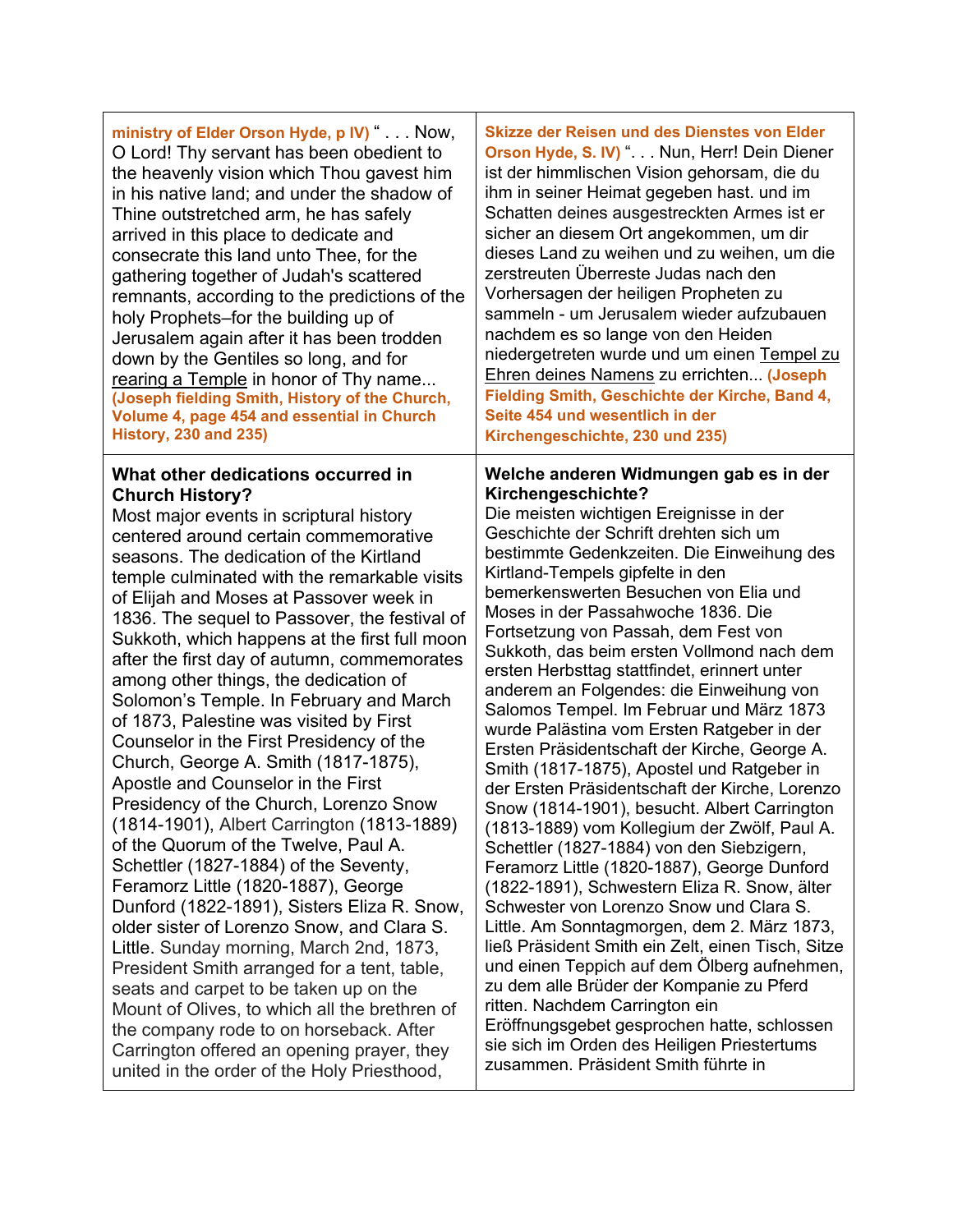President Smith led in humble, fervent supplication, dedicated the land of Palestine for the gathering of the Jews and the rebuilding of Jerusalem, and returning heartfelt thanks and gratitude to God for the fulness of the Gospel and the blessings bestowed on the Latter-day Saints. The other brethren led in turn. Their journal entry included, "It seemed the crowning point of the whole tour . . . worshipping on the summit of the sacred Mount, once the frequent resort of the Prince of Life." **(Encyclopedia of LDS History, p 62, George A. Smith, Lorenzo Snow, Paul Schettler, and Eliza R. Snow, Palestine Tourists, 1875, P. 260)**

### **How significant is it to obey the laws of the land?**

A previous Gospel Doctrine discussion in this series compares the modern Jewish concept that the Law of Moses is for the Jews and the Law of Noah (Noachide Laws) are for the Gentiles. The Apostle Paul explains the proper perception of the same law for everyone as he spoke to King Agrippa at Caesarea. "Having therefore obtained help of God, I continue unto this day, witnessing both to small and great, saying none other things than those which the prophets and Moses did say should come: That Christ should suffer, and that he should be the first that should rise from the dead, and should show light unto the people, and to the Gentiles." **(Acts 26:22-23)** "At this time gentiles were either natives living in Erez Israel or travelers passing through it. Resident gentiles were protected by traditional hospitality and by contractual agreements made between Israel and the neighboring states. Native gentiles were expected to be loyal to Israel's civil laws in return for protection, but were generally in a humbler position than the Israelite population." "The gentile was not obliged to acknowledge God, but was at least obliged to abandon the worship of false gods. Unlike bescheidenem, inbrünstigem Flehen, widmete das Land Palästina der Versammlung der Juden und dem Wiederaufbau Jerusalems und erwiderte herzlichen Dank und Dankbarkeit an Gott für die Fülle des Evangeliums und die Segnungen, die den Heiligen der Letzten Tage zuteil wurden. Die anderen Brüder führten der Reihe nach. Ihr Tagebucheintrag enthielt: "Es schien der krönende Abschluss der gesamten Tour zu sein. . . Anbetung auf dem Gipfel des heiligen Berges, einst der häufige Erholungsort des Fürsten des Lebens." **(Enzyklopädie HLT Geschichte,, S. 62, George A. Smith, Lorenzo Snow, Paul Schettler und Eliza R. Snow, Palestine Tourists, 1875, S. 260)**

#### **Wie wichtig ist es, den Gesetzen des Landes zu gehorchen?**

Eine frühere Diskussion über die Evangeliumslehre in dieser Reihe vergleicht das moderne jüdische Konzept, dass das Gesetz Moses für die Juden und das Gesetz Noahs (Noachide-Gesetze) für die Heiden gilt. Der Apostel Paulus erklärt die richtige Wahrnehmung des gleichen Gesetzes für alle, als er mit König Agrippa in Cäsarea sprach. "Nachdem ich daher die Hilfe Gottes erhalten habe, mache ich bis heute Zeugnis von Klein und Groß und sage nichts anderes als die, die die Propheten und Mose gesagt haben: Dass Christus leiden sollte und dass er der Erste sein sollte sollte von den Toten auferstehen und dem Volk und den Heiden Licht zeigen." **(Apostelgeschichte 26: 22-23)** "Zu dieser Zeit waren Nichtjuden entweder Eingeborene, die in Erez Israel lebten, oder Reisende, die durch Erez Israel gingen. Inländische Nichtjuden wurden durch traditionelle Gastfreundschaft und durch vertragliche Vereinbarungen zwischen Israel und den Nachbarstaaten geschützt. Von einheimischen Nichtjuden wurde erwartet, dass sie als Gegenleistung für den Schutz den israelischen Zivilgesetzen treu bleiben, aber sie waren im Allgemeinen in einer bescheideneren Position als die israelitische Bevölkerung." "Der Nichtjude war nicht verpflichtet, Gott anzuerkennen, sondern zumindest die Anbetung falscher Götter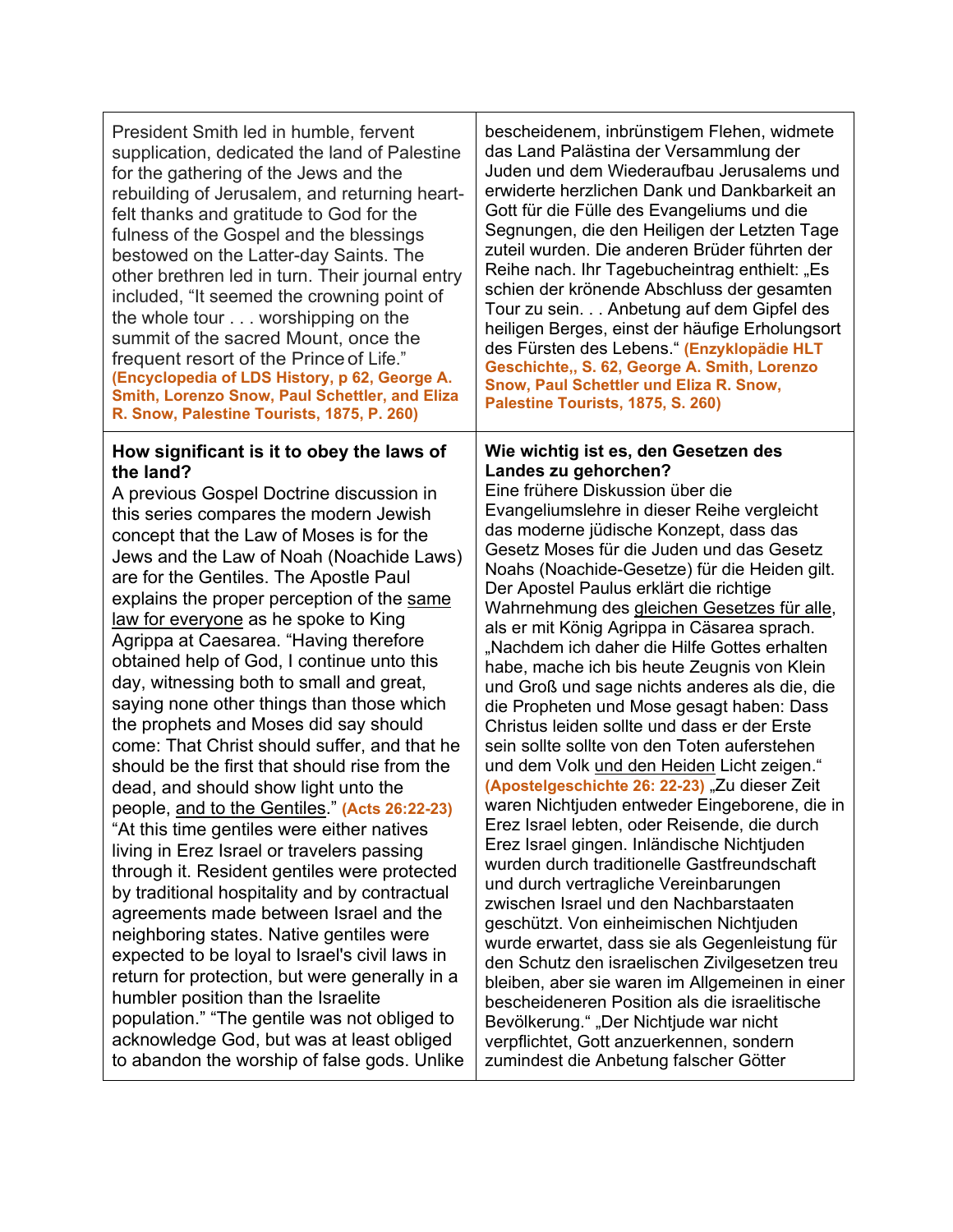| Jews, Noachides were not required to suffer<br>martyrdom rather than break the law against<br>idolatry; they were, however, required to<br>choose martyrdom rather than shed human<br>blood. In some instances gentiles were also<br>required to observe Sabbath and the<br>festivals, and to fast on the Day of<br>Atonement. Social differences remained,<br>nonetheless" "During the latter part of<br>the Second Temple period (from the second<br>century B.C.E.) the prohibition against Jews<br>marrying gentiles, limited originally to the<br>seven Canaanite nations --- Hittites,<br>Girgashites, Amorites, Canaanites,<br>Perizzites, Hivites, and Jebusites ("neither<br>shalt thou make marriages with them"<br>Deuteronomy 7:3) --- was extended to include<br>all gentiles, who might lure Jews away from<br>the true God. In order to prevent the<br>possibility of intermarriage the rabbis<br>enacted a series of laws intended to limit<br>social contact between Jew and non-Jew.<br>These included a strict prohibition on the use<br>of gentile wine, originally limited to that used<br>in idolatrous libations, but later extended to<br>cover all non-Jewish produced wine."<br>(Encyclopedia Judaica Jr.) | aufzugeben. Im Gegensatz zu Juden mussten<br>Noachides kein Martyrium erleiden, anstatt das<br>Gesetz gegen den Götzendienst zu brechen.<br>Sie mussten sich jedoch für das Martyrium<br>entscheiden, anstatt menschliches Blut zu<br>vergießen. In einigen Fällen mussten<br>Nichtjuden auch den Sabbat und die Feste<br>einhalten und am Versöhnungstag fasten.<br>Trotzdem blieben soziale Unterschiede<br>bestehen." "In der zweiten Hälfte der Zeit des<br>Zweiten Tempels (ab dem 2. Jahrhundert v.<br>Chr.) Beschränkte sich das Verbot der Heirat<br>von Juden auf die sieben kanaanitischen<br>Nationen - Hethiter, Girgaschiter, Amoriter,<br>Kanaaniter, Perizziter, Hiviter und Jebusiter<br>("Du sollst auch keine Ehen mit ihnen<br>schließen." 5. Mose 7:3) --- wurde auf alle<br>Nichtjuden ausgedehnt, die Juden vom wahren<br>Gott weglocken könnten. Um die Möglichkeit<br>einer Mischehe zu verhindern, erließen die<br>Rabbiner eine Reihe von Gesetzen, um den<br>sozialen Kontakt zwischen Juden und<br>Nichtjuden einzuschränken. Dazu gehörte ein<br>striktes Verbot der Verwendung von<br>nichtjüdischem Wein, das ursprünglich auf das<br>in Götzendienern verwendete beschränkt war,<br>später jedoch auf alle nichtjüdisch produzierten<br>Weine ausgedehnt wurde." (Enzyklopädie<br>Judaica Jr.) |
|--------------------------------------------------------------------------------------------------------------------------------------------------------------------------------------------------------------------------------------------------------------------------------------------------------------------------------------------------------------------------------------------------------------------------------------------------------------------------------------------------------------------------------------------------------------------------------------------------------------------------------------------------------------------------------------------------------------------------------------------------------------------------------------------------------------------------------------------------------------------------------------------------------------------------------------------------------------------------------------------------------------------------------------------------------------------------------------------------------------------------------------------------------------------------------------------------------------------------------------|--------------------------------------------------------------------------------------------------------------------------------------------------------------------------------------------------------------------------------------------------------------------------------------------------------------------------------------------------------------------------------------------------------------------------------------------------------------------------------------------------------------------------------------------------------------------------------------------------------------------------------------------------------------------------------------------------------------------------------------------------------------------------------------------------------------------------------------------------------------------------------------------------------------------------------------------------------------------------------------------------------------------------------------------------------------------------------------------------------------------------------------------------------------------------------------------------------------------------------------------------------------------------------------------------------------------------------|
| What other dedications occurred in                                                                                                                                                                                                                                                                                                                                                                                                                                                                                                                                                                                                                                                                                                                                                                                                                                                                                                                                                                                                                                                                                                                                                                                                   | Welche anderen Widmungen gab es in der                                                                                                                                                                                                                                                                                                                                                                                                                                                                                                                                                                                                                                                                                                                                                                                                                                                                                                                                                                                                                                                                                                                                                                                                                                                                                         |
| <b>Church History?</b>                                                                                                                                                                                                                                                                                                                                                                                                                                                                                                                                                                                                                                                                                                                                                                                                                                                                                                                                                                                                                                                                                                                                                                                                               | Kirchengeschichte?                                                                                                                                                                                                                                                                                                                                                                                                                                                                                                                                                                                                                                                                                                                                                                                                                                                                                                                                                                                                                                                                                                                                                                                                                                                                                                             |
| Most major events in scriptural history                                                                                                                                                                                                                                                                                                                                                                                                                                                                                                                                                                                                                                                                                                                                                                                                                                                                                                                                                                                                                                                                                                                                                                                              | Die meisten wichtigen Ereignisse in der                                                                                                                                                                                                                                                                                                                                                                                                                                                                                                                                                                                                                                                                                                                                                                                                                                                                                                                                                                                                                                                                                                                                                                                                                                                                                        |
| centered around certain commemorative                                                                                                                                                                                                                                                                                                                                                                                                                                                                                                                                                                                                                                                                                                                                                                                                                                                                                                                                                                                                                                                                                                                                                                                                | Geschichte der Schrift drehten sich um                                                                                                                                                                                                                                                                                                                                                                                                                                                                                                                                                                                                                                                                                                                                                                                                                                                                                                                                                                                                                                                                                                                                                                                                                                                                                         |
| seasons. The dedication of the Kirtland                                                                                                                                                                                                                                                                                                                                                                                                                                                                                                                                                                                                                                                                                                                                                                                                                                                                                                                                                                                                                                                                                                                                                                                              | bestimmte Gedenkzeiten. Die Einweihung des                                                                                                                                                                                                                                                                                                                                                                                                                                                                                                                                                                                                                                                                                                                                                                                                                                                                                                                                                                                                                                                                                                                                                                                                                                                                                     |
| temple culminated with the remarkable visits                                                                                                                                                                                                                                                                                                                                                                                                                                                                                                                                                                                                                                                                                                                                                                                                                                                                                                                                                                                                                                                                                                                                                                                         | Kirtland-Tempels gipfelte in den                                                                                                                                                                                                                                                                                                                                                                                                                                                                                                                                                                                                                                                                                                                                                                                                                                                                                                                                                                                                                                                                                                                                                                                                                                                                                               |
| of Elijah and Moses at Passover week in                                                                                                                                                                                                                                                                                                                                                                                                                                                                                                                                                                                                                                                                                                                                                                                                                                                                                                                                                                                                                                                                                                                                                                                              | bemerkenswerten Besuchen von Elia und                                                                                                                                                                                                                                                                                                                                                                                                                                                                                                                                                                                                                                                                                                                                                                                                                                                                                                                                                                                                                                                                                                                                                                                                                                                                                          |
| 1836. The sequel to Passover, the festival of                                                                                                                                                                                                                                                                                                                                                                                                                                                                                                                                                                                                                                                                                                                                                                                                                                                                                                                                                                                                                                                                                                                                                                                        | Moses in der Passahwoche 1836. Die                                                                                                                                                                                                                                                                                                                                                                                                                                                                                                                                                                                                                                                                                                                                                                                                                                                                                                                                                                                                                                                                                                                                                                                                                                                                                             |
| Sukkoth, which happens at the first full moon                                                                                                                                                                                                                                                                                                                                                                                                                                                                                                                                                                                                                                                                                                                                                                                                                                                                                                                                                                                                                                                                                                                                                                                        | Fortsetzung von Passah, dem Fest von                                                                                                                                                                                                                                                                                                                                                                                                                                                                                                                                                                                                                                                                                                                                                                                                                                                                                                                                                                                                                                                                                                                                                                                                                                                                                           |
| after the first day of autumn, commemorates                                                                                                                                                                                                                                                                                                                                                                                                                                                                                                                                                                                                                                                                                                                                                                                                                                                                                                                                                                                                                                                                                                                                                                                          | Sukkoth, das beim ersten Vollmond nach dem                                                                                                                                                                                                                                                                                                                                                                                                                                                                                                                                                                                                                                                                                                                                                                                                                                                                                                                                                                                                                                                                                                                                                                                                                                                                                     |
| among other things, the dedication of                                                                                                                                                                                                                                                                                                                                                                                                                                                                                                                                                                                                                                                                                                                                                                                                                                                                                                                                                                                                                                                                                                                                                                                                | ersten Herbsttag stattfindet, erinnert unter                                                                                                                                                                                                                                                                                                                                                                                                                                                                                                                                                                                                                                                                                                                                                                                                                                                                                                                                                                                                                                                                                                                                                                                                                                                                                   |
| Solomon's Temple. In February and March                                                                                                                                                                                                                                                                                                                                                                                                                                                                                                                                                                                                                                                                                                                                                                                                                                                                                                                                                                                                                                                                                                                                                                                              | anderem an Folgendes: die Einweihung von                                                                                                                                                                                                                                                                                                                                                                                                                                                                                                                                                                                                                                                                                                                                                                                                                                                                                                                                                                                                                                                                                                                                                                                                                                                                                       |
| of 1873, Palestine was visited by First                                                                                                                                                                                                                                                                                                                                                                                                                                                                                                                                                                                                                                                                                                                                                                                                                                                                                                                                                                                                                                                                                                                                                                                              | Salomos Tempel. Im Februar und März 1873                                                                                                                                                                                                                                                                                                                                                                                                                                                                                                                                                                                                                                                                                                                                                                                                                                                                                                                                                                                                                                                                                                                                                                                                                                                                                       |
| Counselor in the First Presidency of the                                                                                                                                                                                                                                                                                                                                                                                                                                                                                                                                                                                                                                                                                                                                                                                                                                                                                                                                                                                                                                                                                                                                                                                             | wurde Palästina vom Ersten Ratgeber in der                                                                                                                                                                                                                                                                                                                                                                                                                                                                                                                                                                                                                                                                                                                                                                                                                                                                                                                                                                                                                                                                                                                                                                                                                                                                                     |
| Church, George A. Smith (1817-1875),                                                                                                                                                                                                                                                                                                                                                                                                                                                                                                                                                                                                                                                                                                                                                                                                                                                                                                                                                                                                                                                                                                                                                                                                 | Ersten Präsidentschaft der Kirche, George A.                                                                                                                                                                                                                                                                                                                                                                                                                                                                                                                                                                                                                                                                                                                                                                                                                                                                                                                                                                                                                                                                                                                                                                                                                                                                                   |
| Apostle and Counselor in the First                                                                                                                                                                                                                                                                                                                                                                                                                                                                                                                                                                                                                                                                                                                                                                                                                                                                                                                                                                                                                                                                                                                                                                                                   | Smith (1817-1875), Apostel und Ratgeber in                                                                                                                                                                                                                                                                                                                                                                                                                                                                                                                                                                                                                                                                                                                                                                                                                                                                                                                                                                                                                                                                                                                                                                                                                                                                                     |
| Presidency of the Church, Lorenzo Snow                                                                                                                                                                                                                                                                                                                                                                                                                                                                                                                                                                                                                                                                                                                                                                                                                                                                                                                                                                                                                                                                                                                                                                                               | der Ersten Präsidentschaft der Kirche, Lorenzo                                                                                                                                                                                                                                                                                                                                                                                                                                                                                                                                                                                                                                                                                                                                                                                                                                                                                                                                                                                                                                                                                                                                                                                                                                                                                 |
| (1814-1901), Albert Carrington (1813-1889)                                                                                                                                                                                                                                                                                                                                                                                                                                                                                                                                                                                                                                                                                                                                                                                                                                                                                                                                                                                                                                                                                                                                                                                           | Snow (1814-1901), besucht. Albert Carrington                                                                                                                                                                                                                                                                                                                                                                                                                                                                                                                                                                                                                                                                                                                                                                                                                                                                                                                                                                                                                                                                                                                                                                                                                                                                                   |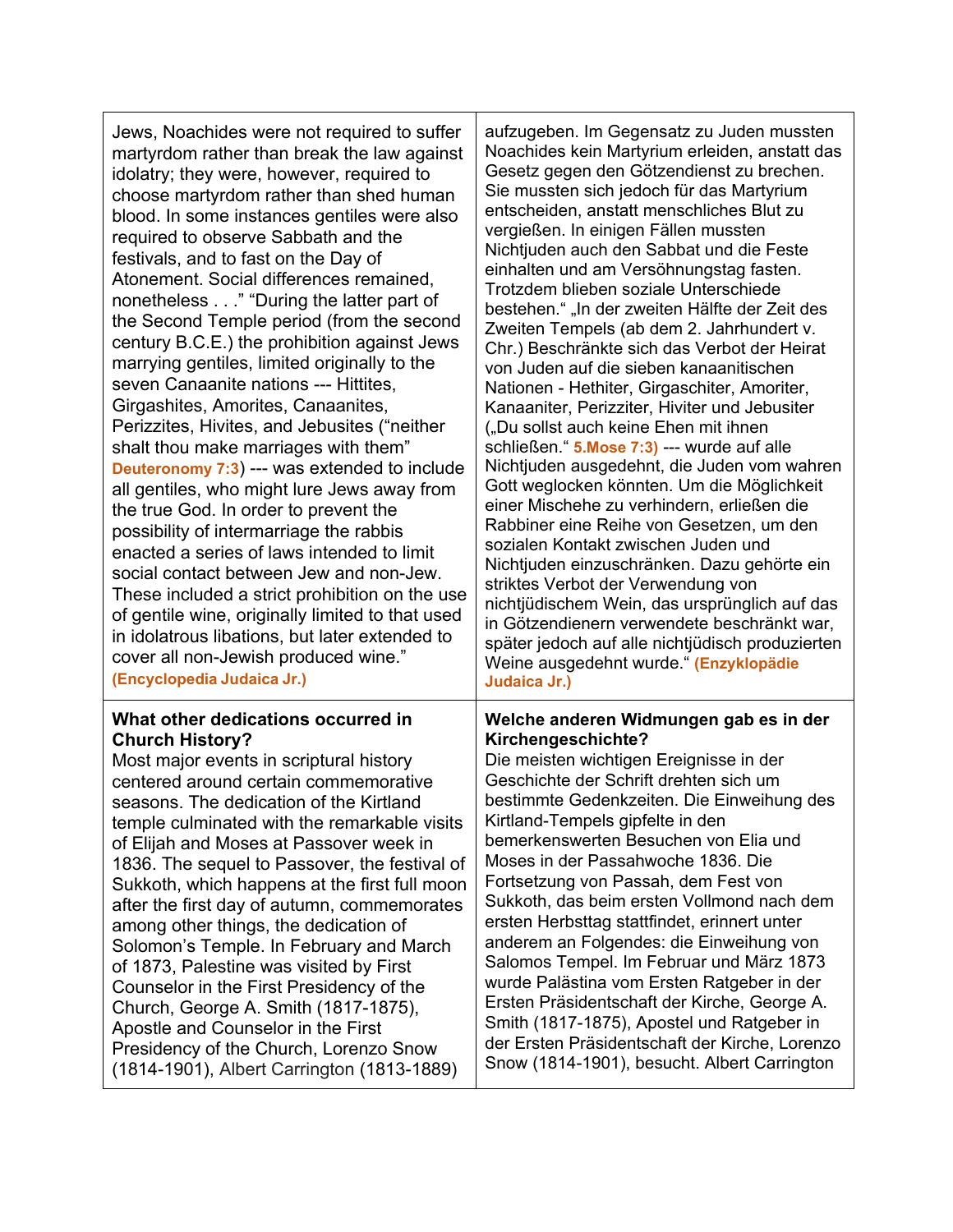| of the Quorum of the Twelve, Paul A.<br>Schettler (1827-1884) of the Seventy,<br>Feramorz Little (1820-1887), George<br>Dunford (1822-1891), Sisters Eliza R. Snow,<br>older sister of Lorenzo Snow, and Clara S.<br>Little. Sunday morning, March 2nd, 1873,<br>President Smith arranged for a tent, table,<br>seats and carpet to be taken up on the<br>Mount of Olives, to which all the brethren of<br>the company rode to on horseback. After<br>Carrington offered an opening prayer, they<br>united in the order of the Holy Priesthood,<br>President Smith led in humble, fervent<br>supplication, dedicated the land of Palestine<br>for the gathering of the Jews and the<br>rebuilding of Jerusalem, and returning heart-<br>felt thanks and gratitude to God for the<br>fulness of the Gospel and the blessings<br>bestowed on the Latter-day Saints. The<br>other brethren led in turn. Their journal entry<br>included, "It seemed the crowning point of<br>the whole tour worshipping on the<br>summit of the sacred Mount, once the<br>frequent resort of the Prince of Life."<br>(Encyclopedia of LDS History, p 62, George A.<br>Smith, Lorenzo Snow, Paul Schettler, and Eliza<br>R. Snow, Palestine Tourists, 1875, P. 260) | (1813-1889) vom Kollegium der Zwölf, Paul A.<br>Schettler (1827-1884) von den Siebzigern,<br>Feramorz Little (1820-1887), George Dunford<br>(1822-1891), Schwestern Eliza R. Snow, älter<br>Schwester von Lorenzo Snow und Clara S.<br>Little. Am Sonntagmorgen, dem 2. März 1873,<br>ließ Präsident Smith ein Zelt, einen Tisch, Sitze<br>und einen Teppich auf dem Ölberg aufnehmen,<br>zu dem alle Brüder der Kompanie zu Pferd<br>ritten. Nachdem Carrington ein<br>Eröffnungsgebet gesprochen hatte, schlossen<br>sie sich im Orden des Heiligen Priestertums<br>zusammen. Präsident Smith führte in<br>bescheidenem, inbrünstigem Flehen, widmete<br>das Land Palästina der Versammlung der<br>Juden und dem Wiederaufbau Jerusalems und<br>erwiderte herzlichen Dank und Dankbarkeit an<br>Gott für die Fülle des Evangeliums und die<br>Segnungen, die den Heiligen der Letzten Tage<br>zuteil wurden. Die anderen Brüder führten der<br>Reihe nach. Ihr Tagebucheintrag enthielt: "Es<br>schien der krönende Abschluss der gesamten<br>Tour zu sein. Anbetung auf dem Gipfel des<br>heiligen Berges, einst der häufige Erholungsort<br>des Fürsten des Lebens." (Encyclopedia of LDS<br>History, S. 62, George A. Smith, Lorenzo Snow,<br>Paul Schettler und Eliza R. Snow, Palestine<br><b>Tourists, 1875, S. 260)</b> |
|-------------------------------------------------------------------------------------------------------------------------------------------------------------------------------------------------------------------------------------------------------------------------------------------------------------------------------------------------------------------------------------------------------------------------------------------------------------------------------------------------------------------------------------------------------------------------------------------------------------------------------------------------------------------------------------------------------------------------------------------------------------------------------------------------------------------------------------------------------------------------------------------------------------------------------------------------------------------------------------------------------------------------------------------------------------------------------------------------------------------------------------------------------------------------------------------------------------------------------------------------|----------------------------------------------------------------------------------------------------------------------------------------------------------------------------------------------------------------------------------------------------------------------------------------------------------------------------------------------------------------------------------------------------------------------------------------------------------------------------------------------------------------------------------------------------------------------------------------------------------------------------------------------------------------------------------------------------------------------------------------------------------------------------------------------------------------------------------------------------------------------------------------------------------------------------------------------------------------------------------------------------------------------------------------------------------------------------------------------------------------------------------------------------------------------------------------------------------------------------------------------------------------------------------------------------------------------------------|
| What are some symbolic meanings used                                                                                                                                                                                                                                                                                                                                                                                                                                                                                                                                                                                                                                                                                                                                                                                                                                                                                                                                                                                                                                                                                                                                                                                                            | Was sind einige symbolische Bedeutungen,                                                                                                                                                                                                                                                                                                                                                                                                                                                                                                                                                                                                                                                                                                                                                                                                                                                                                                                                                                                                                                                                                                                                                                                                                                                                                         |
| in storms and water                                                                                                                                                                                                                                                                                                                                                                                                                                                                                                                                                                                                                                                                                                                                                                                                                                                                                                                                                                                                                                                                                                                                                                                                                             | die in Stürmen und Wasser verwendet                                                                                                                                                                                                                                                                                                                                                                                                                                                                                                                                                                                                                                                                                                                                                                                                                                                                                                                                                                                                                                                                                                                                                                                                                                                                                              |
| There are several accounts in the Bible that                                                                                                                                                                                                                                                                                                                                                                                                                                                                                                                                                                                                                                                                                                                                                                                                                                                                                                                                                                                                                                                                                                                                                                                                    | werden?                                                                                                                                                                                                                                                                                                                                                                                                                                                                                                                                                                                                                                                                                                                                                                                                                                                                                                                                                                                                                                                                                                                                                                                                                                                                                                                          |
| have to do with an 'ark,' a 'ship' or a 'boat.'                                                                                                                                                                                                                                                                                                                                                                                                                                                                                                                                                                                                                                                                                                                                                                                                                                                                                                                                                                                                                                                                                                                                                                                                 | Es gibt mehrere Berichte in der Bibel, die mit                                                                                                                                                                                                                                                                                                                                                                                                                                                                                                                                                                                                                                                                                                                                                                                                                                                                                                                                                                                                                                                                                                                                                                                                                                                                                   |
| In each account, those in the crafts were                                                                                                                                                                                                                                                                                                                                                                                                                                                                                                                                                                                                                                                                                                                                                                                                                                                                                                                                                                                                                                                                                                                                                                                                       | einer "Arche", einem "Schiff" oder einem "Boot"                                                                                                                                                                                                                                                                                                                                                                                                                                                                                                                                                                                                                                                                                                                                                                                                                                                                                                                                                                                                                                                                                                                                                                                                                                                                                  |
| 'saved" or "lifted up." These "sea and storm                                                                                                                                                                                                                                                                                                                                                                                                                                                                                                                                                                                                                                                                                                                                                                                                                                                                                                                                                                                                                                                                                                                                                                                                    | zu tun haben. In jedem Bericht wurden die im                                                                                                                                                                                                                                                                                                                                                                                                                                                                                                                                                                                                                                                                                                                                                                                                                                                                                                                                                                                                                                                                                                                                                                                                                                                                                     |
| stories" in the scriptures have meanings and                                                                                                                                                                                                                                                                                                                                                                                                                                                                                                                                                                                                                                                                                                                                                                                                                                                                                                                                                                                                                                                                                                                                                                                                    | Handwerk "gerettet" oder "angehoben". Diese                                                                                                                                                                                                                                                                                                                                                                                                                                                                                                                                                                                                                                                                                                                                                                                                                                                                                                                                                                                                                                                                                                                                                                                                                                                                                      |
| lessons for us, nowadays. They have a                                                                                                                                                                                                                                                                                                                                                                                                                                                                                                                                                                                                                                                                                                                                                                                                                                                                                                                                                                                                                                                                                                                                                                                                           | "See- und Sturmgeschichten" in den heiligen                                                                                                                                                                                                                                                                                                                                                                                                                                                                                                                                                                                                                                                                                                                                                                                                                                                                                                                                                                                                                                                                                                                                                                                                                                                                                      |
| common connection. Noah is saved by the                                                                                                                                                                                                                                                                                                                                                                                                                                                                                                                                                                                                                                                                                                                                                                                                                                                                                                                                                                                                                                                                                                                                                                                                         | Schriften haben heutzutage für uns                                                                                                                                                                                                                                                                                                                                                                                                                                                                                                                                                                                                                                                                                                                                                                                                                                                                                                                                                                                                                                                                                                                                                                                                                                                                                               |
| Lord, Jonah is saved by the Lord, the                                                                                                                                                                                                                                                                                                                                                                                                                                                                                                                                                                                                                                                                                                                                                                                                                                                                                                                                                                                                                                                                                                                                                                                                           | Bedeutungen und Lehren. Sie haben eine                                                                                                                                                                                                                                                                                                                                                                                                                                                                                                                                                                                                                                                                                                                                                                                                                                                                                                                                                                                                                                                                                                                                                                                                                                                                                           |
| Apostles on the Sea of Galilee are saved by                                                                                                                                                                                                                                                                                                                                                                                                                                                                                                                                                                                                                                                                                                                                                                                                                                                                                                                                                                                                                                                                                                                                                                                                     | gemeinsame Verbindung. Noah wird vom                                                                                                                                                                                                                                                                                                                                                                                                                                                                                                                                                                                                                                                                                                                                                                                                                                                                                                                                                                                                                                                                                                                                                                                                                                                                                             |
| the Lord. When "sinking," remember, we are                                                                                                                                                                                                                                                                                                                                                                                                                                                                                                                                                                                                                                                                                                                                                                                                                                                                                                                                                                                                                                                                                                                                                                                                      | Herrn gerettet, Jona wird vom Herrn gerettet,                                                                                                                                                                                                                                                                                                                                                                                                                                                                                                                                                                                                                                                                                                                                                                                                                                                                                                                                                                                                                                                                                                                                                                                                                                                                                    |
| saved by the Lord. We are completely                                                                                                                                                                                                                                                                                                                                                                                                                                                                                                                                                                                                                                                                                                                                                                                                                                                                                                                                                                                                                                                                                                                                                                                                            | die Apostel am See Genezareth werden vom                                                                                                                                                                                                                                                                                                                                                                                                                                                                                                                                                                                                                                                                                                                                                                                                                                                                                                                                                                                                                                                                                                                                                                                                                                                                                         |
| immrsed in the waters of baptism. Jonah                                                                                                                                                                                                                                                                                                                                                                                                                                                                                                                                                                                                                                                                                                                                                                                                                                                                                                                                                                                                                                                                                                                                                                                                         | Herrn gerettet. Denken Sie daran, dass wir                                                                                                                                                                                                                                                                                                                                                                                                                                                                                                                                                                                                                                                                                                                                                                                                                                                                                                                                                                                                                                                                                                                                                                                                                                                                                       |
| learns that it is God's will that Gentiles will                                                                                                                                                                                                                                                                                                                                                                                                                                                                                                                                                                                                                                                                                                                                                                                                                                                                                                                                                                                                                                                                                                                                                                                                 | beim "Sinken" vom Herrn gerettet werden. Wir                                                                                                                                                                                                                                                                                                                                                                                                                                                                                                                                                                                                                                                                                                                                                                                                                                                                                                                                                                                                                                                                                                                                                                                                                                                                                     |
| also be saved. Peter learns the same                                                                                                                                                                                                                                                                                                                                                                                                                                                                                                                                                                                                                                                                                                                                                                                                                                                                                                                                                                                                                                                                                                                                                                                                            | sind völlig in das Wasser der Taufe                                                                                                                                                                                                                                                                                                                                                                                                                                                                                                                                                                                                                                                                                                                                                                                                                                                                                                                                                                                                                                                                                                                                                                                                                                                                                              |
| lesson. Both prophets sank to the depths in                                                                                                                                                                                                                                                                                                                                                                                                                                                                                                                                                                                                                                                                                                                                                                                                                                                                                                                                                                                                                                                                                                                                                                                                     | eingetaucht. Jona erfährt, dass es Gottes Wille                                                                                                                                                                                                                                                                                                                                                                                                                                                                                                                                                                                                                                                                                                                                                                                                                                                                                                                                                                                                                                                                                                                                                                                                                                                                                  |
| learning that it is God's work that "Jehovah                                                                                                                                                                                                                                                                                                                                                                                                                                                                                                                                                                                                                                                                                                                                                                                                                                                                                                                                                                                                                                                                                                                                                                                                    | ist, dass auch Nichtjuden gerettet werden.                                                                                                                                                                                                                                                                                                                                                                                                                                                                                                                                                                                                                                                                                                                                                                                                                                                                                                                                                                                                                                                                                                                                                                                                                                                                                       |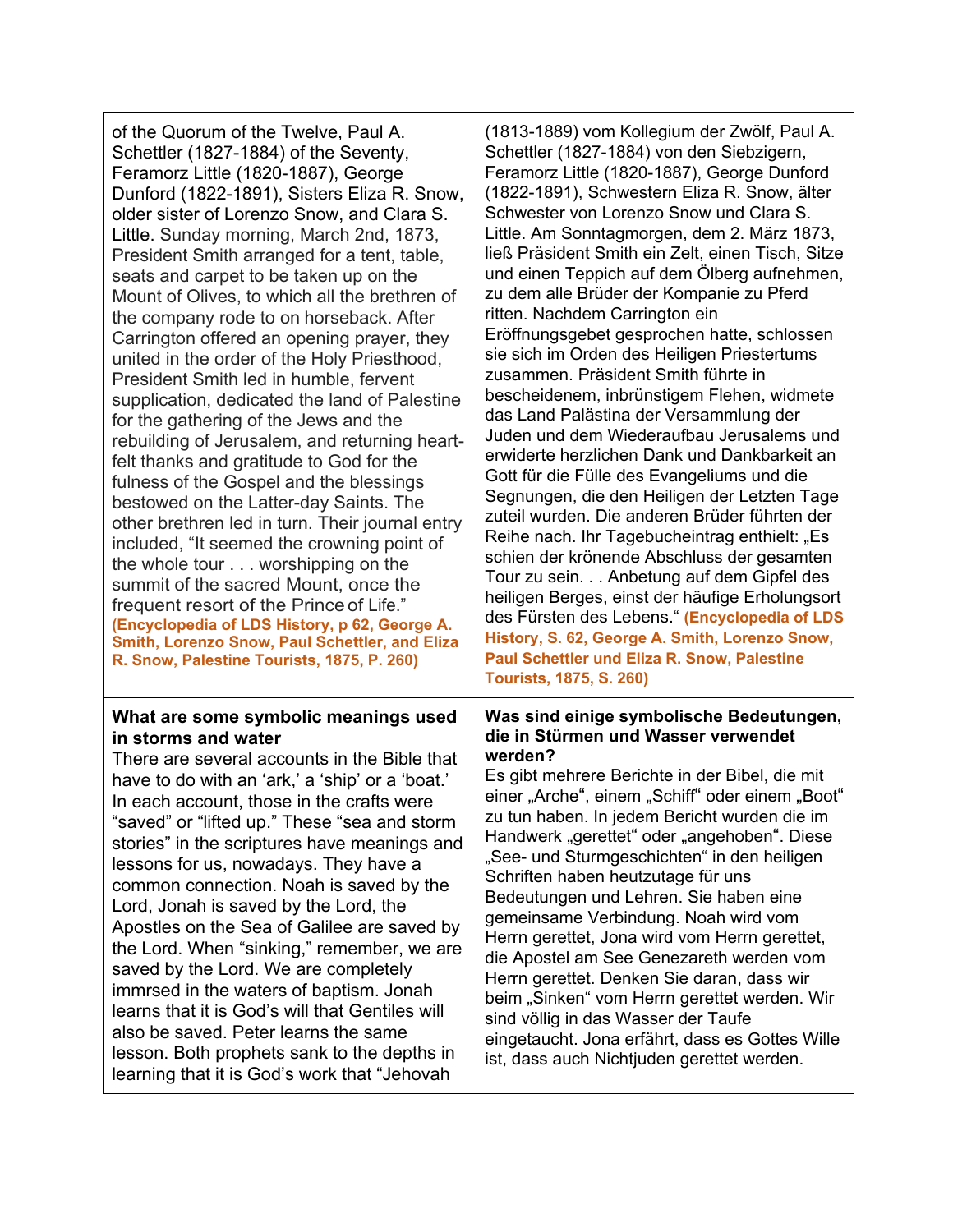Saves." It is a characteristic of Prophets to be so tested that they "sink to new heights." "And the flood was forty days upon the earth; and the waters increased, and bare up the ark, and it was lift up above the earth." **(Genesis 7:17)** "So they took up Jonah, and cast him forth into the sea: and the sea ceased from her raging. Then the men feared the LORD exceedingly, and offered a sacrifice unto the LORD, and made vows. Now the LORD had prepared a great fish to swallow up Jonah. And Jonah was in the belly of the fish three days and three nights." **(Jonah 1:15-17)** "And when he was entered into a ship, his disciples followed him. And, behold, there arose a great tempest in the sea, insomuch that the ship was covered with the waves: but he was asleep. And his disciples came to him, and awoke him, saying, Lord, save us: we perish. And he saith unto them, Why are ye fearful, O ye of little faith? Then he arose, and rebuked the winds and the sea; and there was a great calm." **(Matthew 8:23-26)** "Wherefore, they knew not whither they should steer the ship, insomuch that there arose a great storm, yea, a great and terrible tempest, and we were driven back upon the waters for the space of three days; and they began to be frightened exceedingly lest they should be drowned in the sea; nevertheless they did not loose me." **(1 Nephi 18:13)** "And it came to pass that I, Nephi, did guide the ship, that we sailed again towards the promised land." **(1 Nephi 18:22)** The ocean waters were used to discover the new promised land. "During the Middle Ages Jews became less involved in the actual owning and sailing of ships but remained active as sea merchants and brokers. Jews were known for producing nautical instruments and maps. Abraham Zacuto invented the astrolabe and drew up nautical tables that were invaluable to sailors. Christopher Columbus is thought by some to have been a Marrano (secret Jew) and his

Peter lernt die gleiche Lektion. Beide Propheten sanken in die Tiefe, als sie erfuhren, dass es Gottes Werk ist, das "Jehova rettet". Es ist ein Merkmal der Propheten, so geprüft zu werden, dass sie "auf neue Höhen sinken". "Die Flut auf der Erde dauerte vierzig Tage. Das Wasser stieg und hob die Arche immer höher über die Erde." (Genesis 7:17) "Dann nahmen sie Jona und warfen ihn ins Meer und das Meer hörte auf zu toben. Da ergriff die Männer große Furcht vor Jahwe und sie schlachteten für Jahwe ein Opfer und machten ihm viele Gelübde. Der Herr aber schickte einen großen Fisch, der Jona verschlang. Jona war drei Tage und drei Nächte im Bauch des Fisches." (Jonah 1:15-16, 2:1) "Er stieg in das Boot, und seine Jünger folgten ihm. Plötzlich brachauf dem See ein gewaltiger Sturm los, sodass das Boot von den Wellen überflutet wurde. Jesus aber schlief. Da traten die Jünger zu ihm und weckten ihn; sie riefen: Herr, rette uns, wir gehen zugrunde! Er sagte zu ihnen: Warum habt ihr solche Angst, ihr Kleingläubigen? Dann stand er auf, drohte den Winden und dem See und es trat völlige Stille ein." **(Matthäus 8: 23-26)** "Darum wussten sie nicht, wohin sie das Schiff steuern sollten; daraufhin erhob sich ein großer Sturm, ja, ein großes und schreckliches Unwetter, und wir wurden über den Zeitraum von drei Tagen hinweg auf den Wassern zurückgetrieben; und sie fingen über die Maßen zu fürchten an, sie könnten im Meer ertrinken; trotzdem banden sie mich nicht los." (1 Nephi 18:13) "Und es begab sich: Ich, Nephi, lenkte das Schiff, sodass wir wieder nach dem verheißenen Land segelten. **(1 Nephi 18:22)** Das Meerwasser wurde verwendet, um das neue verheißene Land zu entdecken. "Während des Mittelalters waren Juden weniger in den eigentlichen Besitz und das Segeln von Schiffen involviert, sondern blieben als Seehändler und Makler aktiv. Juden waren dafür bekannt, nautische Instrumente und Karten herzustellen. Abraham Zacuto erfand das Astrolabium und stellte Seetische auf, die für Seeleute von unschätzbarem Wert waren. Christoph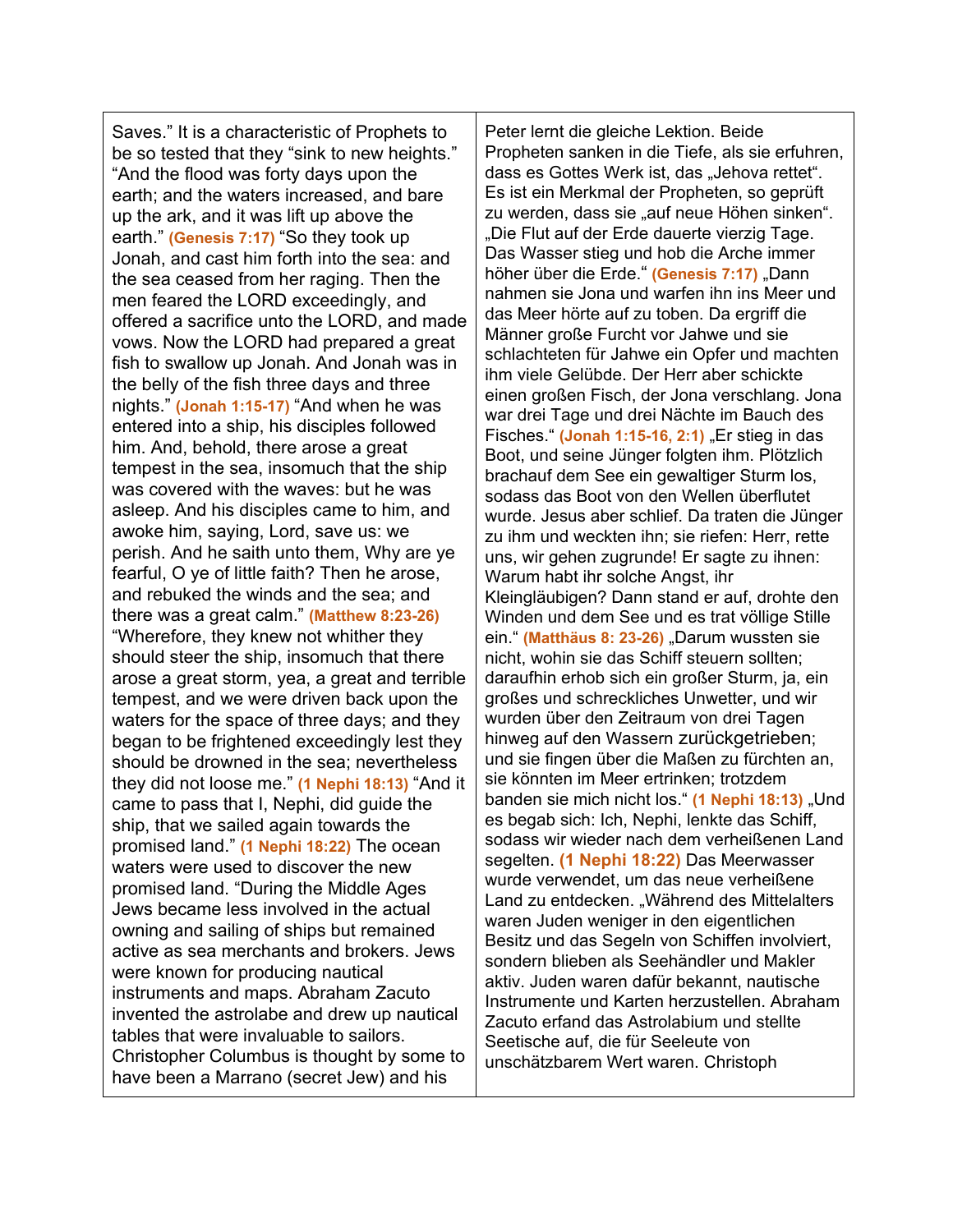| interpreter certainly was Jewish. In England<br>a Marrano, Simon Fernandez, was chief pilot<br>to Sir Walter Raleigh." (Encyclopedia Judaica<br>Jr.)                                                                                                                                                                                                                                                                                                                                                                                                                                                                                                                                                                                                                                                                                                                                                                                                                                                                                                                                                                                                                                                                                                                                                                                                                                                                                                                                                                                                                                                                                                                                                                                                                                                                                        | Kolumbus wird von einigen als Marrano<br>(heimlicher Jude) angesehen, und sein<br>Dolmetscher war zweifellos Jude. In England<br>war ein Marrano, Simon Fernandez, Chefpilot<br>von Sir Walter Raleigh." (Enzyklopädie Judaica<br>$Jr$ .)                                                                                                                                                                                                                                                                                                                                                                                                                                                                                                                                                                                                                                                                                                                                                                                                                                                                                                                                                                                                                                                                                                                                                                                                                                                                                                                                                                                                                                                                                                                                                                                                                                                                                                                                                      |
|---------------------------------------------------------------------------------------------------------------------------------------------------------------------------------------------------------------------------------------------------------------------------------------------------------------------------------------------------------------------------------------------------------------------------------------------------------------------------------------------------------------------------------------------------------------------------------------------------------------------------------------------------------------------------------------------------------------------------------------------------------------------------------------------------------------------------------------------------------------------------------------------------------------------------------------------------------------------------------------------------------------------------------------------------------------------------------------------------------------------------------------------------------------------------------------------------------------------------------------------------------------------------------------------------------------------------------------------------------------------------------------------------------------------------------------------------------------------------------------------------------------------------------------------------------------------------------------------------------------------------------------------------------------------------------------------------------------------------------------------------------------------------------------------------------------------------------------------|------------------------------------------------------------------------------------------------------------------------------------------------------------------------------------------------------------------------------------------------------------------------------------------------------------------------------------------------------------------------------------------------------------------------------------------------------------------------------------------------------------------------------------------------------------------------------------------------------------------------------------------------------------------------------------------------------------------------------------------------------------------------------------------------------------------------------------------------------------------------------------------------------------------------------------------------------------------------------------------------------------------------------------------------------------------------------------------------------------------------------------------------------------------------------------------------------------------------------------------------------------------------------------------------------------------------------------------------------------------------------------------------------------------------------------------------------------------------------------------------------------------------------------------------------------------------------------------------------------------------------------------------------------------------------------------------------------------------------------------------------------------------------------------------------------------------------------------------------------------------------------------------------------------------------------------------------------------------------------------------|
| What can I learn from the assignment to<br>go "two by two?"<br>From biblical tradition coms the Jewish<br>practice of marriage. "Kiddushin is a legal<br>act of acquisition of the bride by the groom:<br>by handing over an object of value (usually a<br>simple ring) to the bride in the presence of<br>two witnesses and reciting the formula,<br>'Behold you are consecrated unto me with<br>this ring according to the law of Moses and<br>Israel,' the groom signifies his intent to<br>reserve the bride exclusively to himself, and<br>by accepting the ring the bride signifies her<br>consent." "Halakhic requirements of the<br>marriage ceremony include giving of the<br>ring by the groom to the bride in the<br>presence of two valid witnesses." "The Bible<br>declares that in order to convict, the<br>evidence must be given by at least two<br>witnesses. However, in certain cases such<br>as those requiring an oath, a single witness<br>is valid. A testimony must be given by the<br>witness himself and not by another who says<br>that he heard such a testimony." "The court<br>warns the witnesses that bearing false<br>witness is a serious crime and each witness<br>is investigated and interrogated separately in<br>order to make sure that he is not lying. If it is<br>established that the witnesses have testified<br>falsely, they are disqualified from ever<br>bearing witness again and, under certain<br>circumstances receive the same<br>punishment the accused would have<br>received had he been convicted. If one<br>witness should contradict another, or say<br>something contradicted by fact-the<br>testimony is rejected. Acceptable witnesses<br>who sign a document render it valid." ""In<br>Jewish law, perjury can only be proven by<br>the evidence of two other witnesses who | Was kann ich aus der Aufgabe lernen, "zwei<br>mal zwei" zu machen?<br>Aus biblischer Tradition stammt die jüdische<br>Ehepraxis. "Kidduschin ist ein rechtlicher Akt<br>des Erwerbs der Braut durch den Bräutigam:<br>indem er der Braut in Gegenwart von zwei<br>Zeugen einen Wertgegenstand (normalerweise<br>einen einfachen Ring) übergibt und die Formel<br>rezitiert:, Siehe, du bist mir geweiht mit Dieser<br>Ring nach dem Gesetz von Moses und Israel:<br>"Der Bräutigam bedeutet seine Absicht, die<br>Braut ausschließlich für sich selbst zu<br>reservieren, und durch die Annahme des Rings<br>bedeutet die Braut ihre Zustimmung." "Zu den<br>halachischen Anforderungen der Trauung<br>gehören Übergabe des Rings durch den<br>Bräutigam an die Braut in Gegenwart von zwei<br>gültigen Zeugen." "Die Bibel erklärt, dass zur<br>Verurteilung die Beweise von mindestens zwei<br>Zeugen vorgelegt werden müssen. In<br>bestimmten Fällen, z. B. wenn ein Eid<br>erforderlich ist, ist jedoch ein einziger Zeuge<br>gültig. Ein Zeugnis muss vom Zeugen selbst<br>gegeben werden und nicht von einem anderen,<br>der sagt, dass er ein solches Zeugnis gehört<br>hat." "Das Gericht warnt die Zeugen, dass<br>falsches Zeugnis ein schweres Verbrechen ist,<br>und jeder Zeuge wird separat untersucht und<br>verhört, um sicherzustellen, dass er nicht lügt.<br>Wenn festgestellt wird, dass die Zeugen falsch<br>ausgesagt haben, werden sie von der erneuten<br>Zeugenaussage ausgeschlossen und erhalten<br>unter bestimmten Umständen die gleiche<br>Strafe, die der Angeklagte erhalten hätte, wenn<br>er verurteilt worden wäre. Sollte ein Zeuge<br>einem anderen widersprechen oder etwas<br>sagen, das durch Tatsachen widerlegt wird,<br>wird das Zeugnis abgelehnt. Akzeptable<br>Zeugen, die ein Dokument unterschreiben,<br>machen es gültig." "Nach jüdischem Recht<br>kann Meineid nur durch die Beweise von zwei<br>anderen Zeugen bewiesen werden, die beide |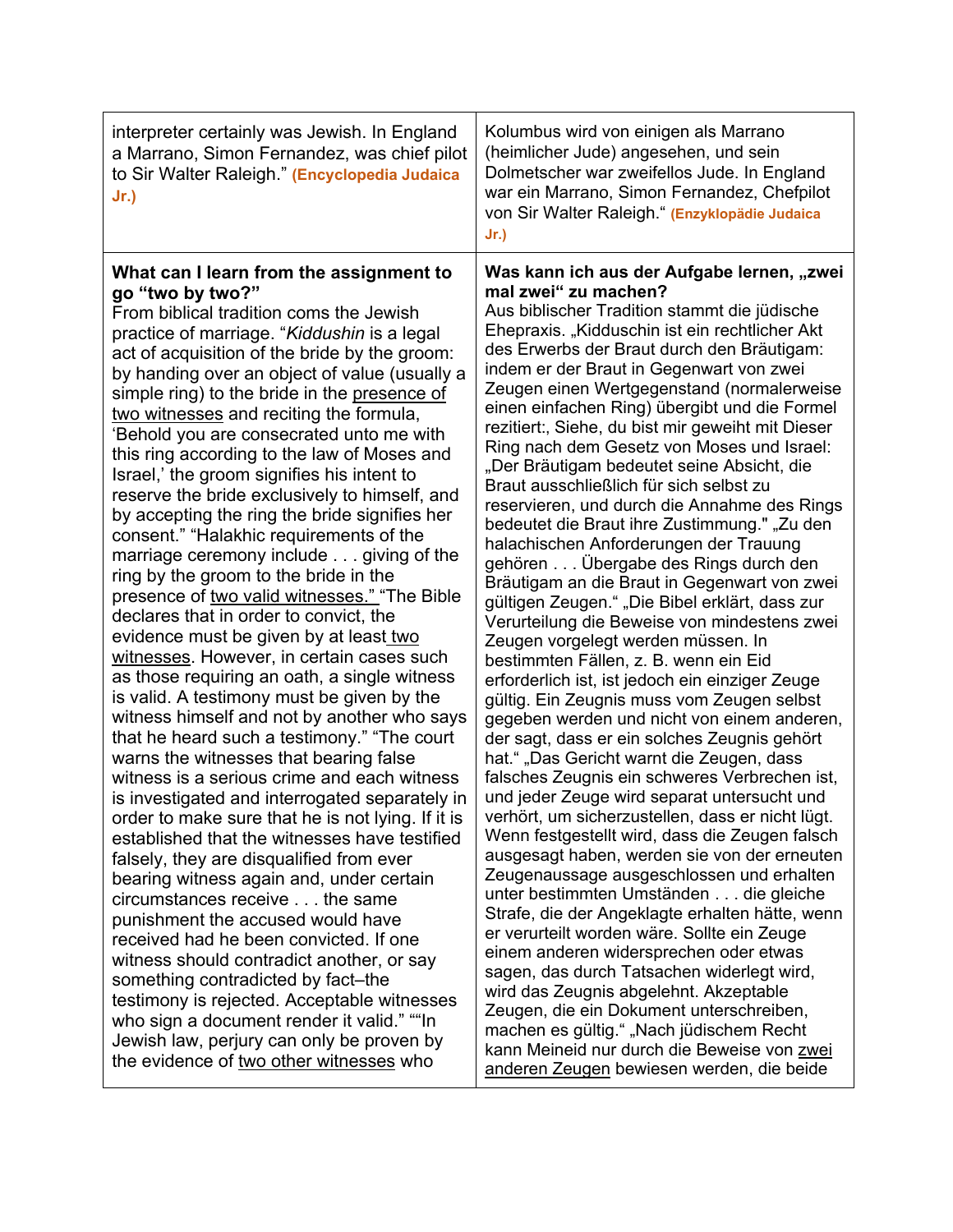| both testify that the perjurer could not have<br>been present at the time and place he<br>claims. These second witnesses must give<br>their evidence in the presence of the first<br>witness. Only in this way can the charge of<br>perjury be leveled: if the second witnesses<br>simply disagree with the first but cannot<br>break his alibi, or if the second witnesses do<br>not offer their refutal in front of the first, this<br>constitutes not perjury, but contradiction in<br>which case all the evidence is disregarded."<br>"From Talmudic times, it was the special<br>duty of the housewife to bake the bread for<br>the Sabbath. This bread, usually prepared<br>from white flour, is also called 'hallah.' Two<br>such loaves are placed on the festive<br>Sabbath table as a symbol for the double<br>portion of manna which the Israelites in the<br>wilderness received every Friday, and<br>because of the Show bread in the Temple,<br>which was displayed each Sabbath."<br>(Encyclopedia Judaica Jr.) | bezeugen, dass der Meineid zu dem von ihm<br>behaupteten Zeitpunkt und Ort nicht anwesend<br>sein konnte. Diese zweiten Zeugen müssen in<br>Anwesenheit des ersten Zeugen aussagen.<br>Nur so kann die Anklage wegen Meineids<br>geebnet werden: Wenn die zweiten Zeugen<br>dem ersten einfach nicht zustimmen, aber sein<br>Alibi nicht brechen können oder wenn die<br>zweiten Zeugen ihre Widerlegung nicht vor<br>dem ersten anbieten, handelt es sich nicht um<br>einen Meineid, sondern um einen Widerspruch<br>In diesem Fall werden alle Beweise ignoriert."<br>"Seit talmudischen Zeiten war es die<br>besondere Pflicht der Hausfrau, das Brot für<br>den Sabbat zu backen. Dieses Brot, das<br>normalerweise aus Weißmehl zubereitet wird,<br>wird auch "Hallah" genannt. Zwei solcher Brote<br>werden auf den festlichen Sabbattisch gelegt,<br>als Symbol für die doppelte Portion Manna, die<br>die Israeliten in der Wildnis jeden Freitag und<br>wegen der Show erhielten Brot im Tempel, das<br>jeden Sabbat ausgestellt wurde." (Enzyklopädie<br>Judaica Jr.) |
|--------------------------------------------------------------------------------------------------------------------------------------------------------------------------------------------------------------------------------------------------------------------------------------------------------------------------------------------------------------------------------------------------------------------------------------------------------------------------------------------------------------------------------------------------------------------------------------------------------------------------------------------------------------------------------------------------------------------------------------------------------------------------------------------------------------------------------------------------------------------------------------------------------------------------------------------------------------------------------------------------------------------------------|---------------------------------------------------------------------------------------------------------------------------------------------------------------------------------------------------------------------------------------------------------------------------------------------------------------------------------------------------------------------------------------------------------------------------------------------------------------------------------------------------------------------------------------------------------------------------------------------------------------------------------------------------------------------------------------------------------------------------------------------------------------------------------------------------------------------------------------------------------------------------------------------------------------------------------------------------------------------------------------------------------------------------------------------------------------------------------|
| How meaningful are "two" in New<br><b>Testament and modern revelation?</b><br>"After these things the Lord appointed other<br>seventy also, and sent them two and two<br>before his face into every city and place"<br>(Luke 10:1) At a New Testament archaeology<br>site, Chorazim, two chairs or seats are<br>reserved. The Jews are still waiting for the<br>prophets Moses and Elijah to return. Two<br>seats are traditionally and historically<br>reserved for them in every synagogue. At<br>one of the early meetings of the "Bnai<br>Shalom" group (Jewish/Latter-day Saint's<br>cultural group), the late Apostle LeGrand<br>Richards once remarked that he saw two<br>beautifully decorated chairs fastened to the<br>wall of a synagogue he was visiting.<br>Knowingly, he asked the Rabbi, "What are<br>those two chairs for?" The reply came<br>quickly that they were being kept for Elijah<br>and Moses. Elder Richards, seizing the<br>moment and using his wonderful sense of                                | Wie bedeutsam sind "zwei" im Neuen<br><b>Testament und in der modernen</b><br>Offenbarung?<br>Nach diesen Dingen ernannte der Herr auch<br>andere siebzig und sandte sie zwei und zwei<br>vor seinem Angesicht in jede Stadt und jeden<br>Ort " (Lukas 10: 1) An einem<br>neutestamentlichen archäologischen Ort,<br>Chorazim, sind zwei Stühle oder Sitzplätze<br>reserviert. Die Juden warten immer noch auf<br>die Rückkehr der Propheten Mose und Elia. In<br>jeder Synagoge sind ihnen traditionell und<br>historisch zwei Plätze vorbehalten. Bei einem<br>der frühen Treffen der Gruppe "Bnai Shalom"<br>(Jüdische / Kulturgruppe der Heiligen der<br>Letzten Tage) bemerkte der verstorbene<br>Apostel LeGrand Richards einmal, dass er<br>zwei wunderschön dekorierte Stühle an der<br>Wand einer Synagoge befestigt sah, die er<br>besuchte. Wissend fragte er den Rabbi: "Wofür<br>sind diese beiden Stühle?" Die Antwort kam<br>schnell, dass sie für Elia und Moses<br>aufbewahrt wurden. Elder Richards nutzte den                                                |